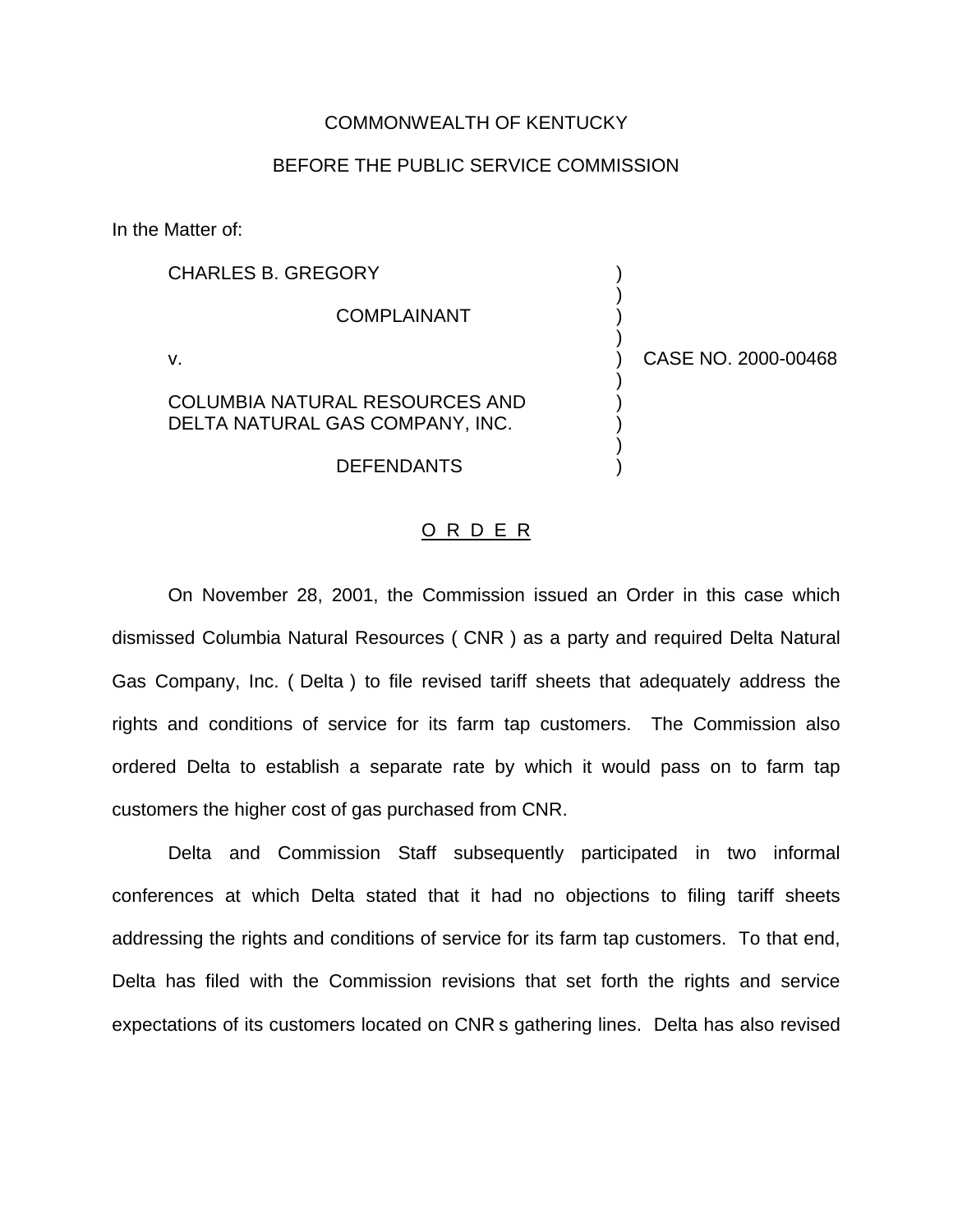its service application for those customers to ensure that they are aware of the conditions under which they receive gas service.

However, Delta claims that the requirement to establish a separate rate for farm tap customers presents complications that outweigh any benefit that accrues from such requirement. To that end, Delta has requested that the Commission waive the requirement to impose a separate rate for farm tap customers.

Delta has lifted the moratorium on adding new customers to CNR s gathering lines and is contacting those people who sought service but were denied it due to the moratorium. Delta will contact Mr. Gregory, the Complainant in this case, and offer to provide service.

The primary purpose for requiring Delta to establish a separate rate to pass the cost of gas directly on to the customers on CNR s gathering lines is to make Delta financially indifferent to extending service to these customers. In initially implementing the moratorium on new customers on CNR s gathering lines, Delta justified its action by claiming that it was losing money on these customers due to the high price of gas on CNR s lines. The Commission reasoned that if Delta were required to pass the cost of that gas on to the customers on CNR s lines, Delta would experience no loss and would have no reason to deny service to those who apply for service on CNR s gathering lines.

In consideration that Delta is no longer opposed to adding new customers to CNR s gathering lines, and that the higher price of CNR s gas has an insignificant impact on the remainder of Delta s customers, the Commission finds that Delta need not create a separate rate for these customers.

-2-